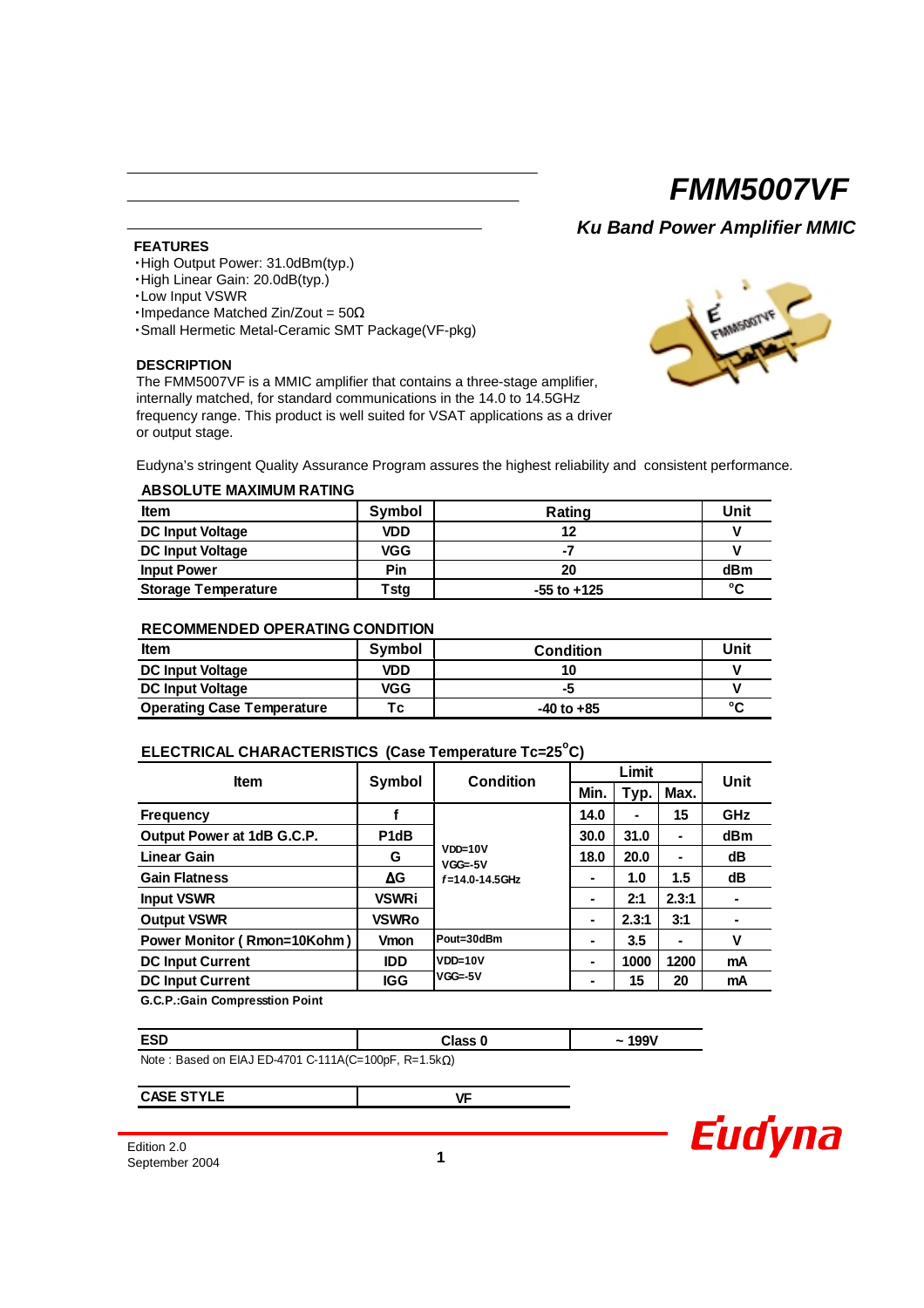# **Ku band Power Amplifier MMIC**

**OUTPUT POWER vs. FREQUENCY** 



## **OUTPUT POWER vs. INPUT POWER**

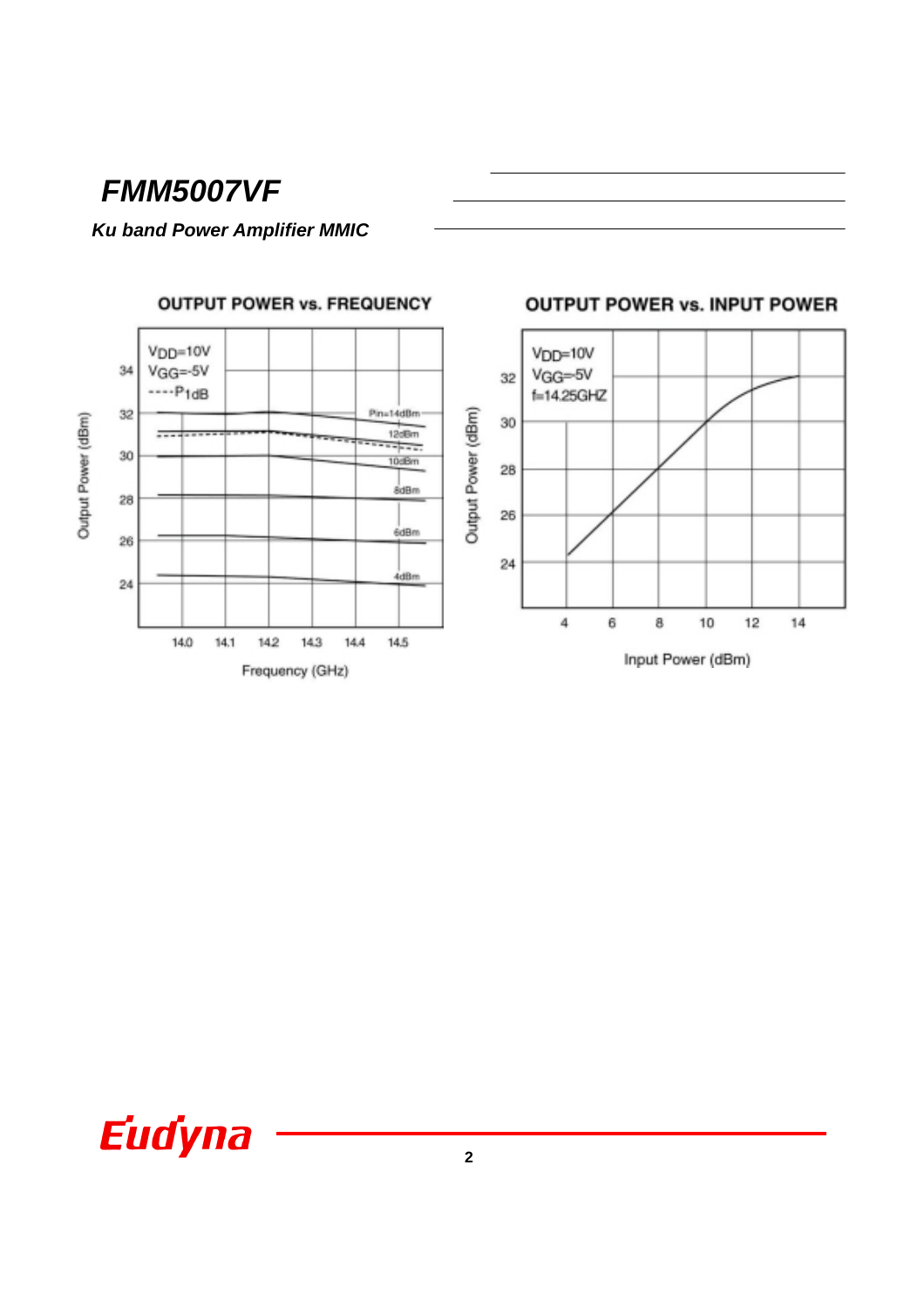# *Ku Band Power Amplifier MMIC*

## ■ **S-PARAMETER**



**VDD=10V, VGG=-5V**

| <b>Frequency</b> | <b>S11</b> |            | <b>S21</b> |            | <b>S12</b> |            | <b>S22</b> |            |
|------------------|------------|------------|------------|------------|------------|------------|------------|------------|
| [ MHz]           | <b>MAG</b> | <b>ANG</b> | <b>MAG</b> | <b>ANG</b> | <b>MAG</b> | <b>ANG</b> | <b>MAG</b> | <b>ANG</b> |
| 13800            | 0.081      | 150.5      | 10.412     | 78.2       | 0.004      | $-109.4$   | 0.400      | $-45.0$    |
| 13900            | 0.066      | 144.4      | 10.869     | 55.9       | 0.004      | $-165.3$   | 0.377      | $-44.4$    |
| 14000            | 0.053      | 141.5      | 10.443     | 46.5       | 0.009      | $-163.0$   | 0.359      | $-44.8$    |
| 14100            | 0.052      | 152.1      | 10.511     | 26.7       | 0.008      | $-128.8$   | 0.328      | $-43.6$    |
| 14200            | 0.052      | 163.7      | 10.387     | 14.9       | 0.005      | 171.8      | 0.316      | $-45.2$    |
| 14300            | 0.069      | 177.3      | 10.078     | $-2.6$     | 0.005      | $-123.7$   | 0.299      | $-43.5$    |
| 14400            | 0.090      | 178.7      | 9.953      | $-15.6$    | 0.004      | $-90.4$    | 0.281      | $-43.6$    |
| 14500            | 0.119      | $-178.1$   | 9.496      | $-30.3$    | 0.006      | $-160.1$   | 0.259      | $-42.8$    |
| 14600            | 0.161      | 178.0      | 9.486      | $-45.6$    | 0.001      | $-164.1$   | 0.232      | $-42.5$    |
| 14700            | 0.201      | 173.7      | 8.887      | $-59.6$    | 0.001      | $-104.3$   | 0.213      | $-37.6$    |

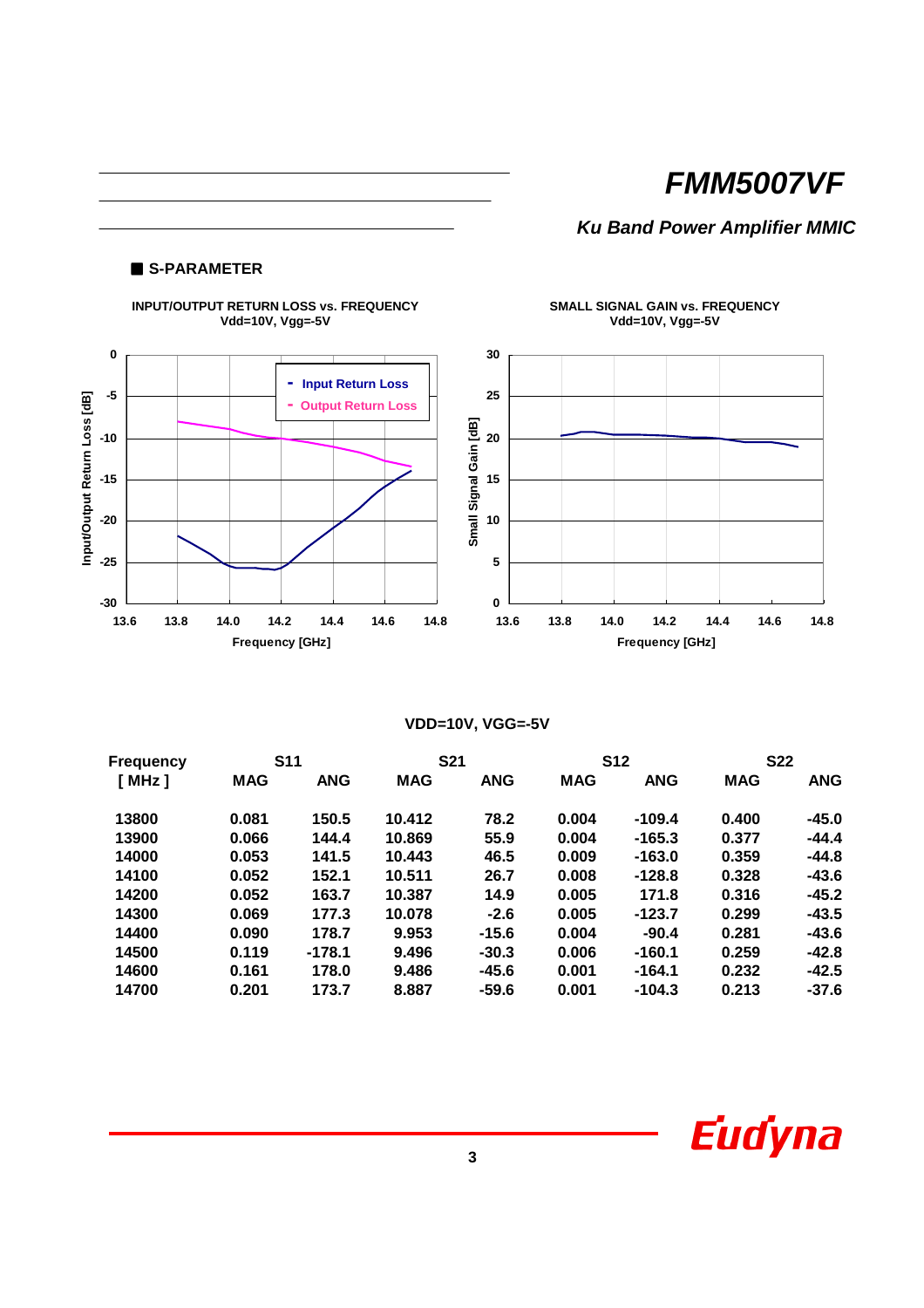# **Ku band Power Amplifier MMIC**

## Package Outline



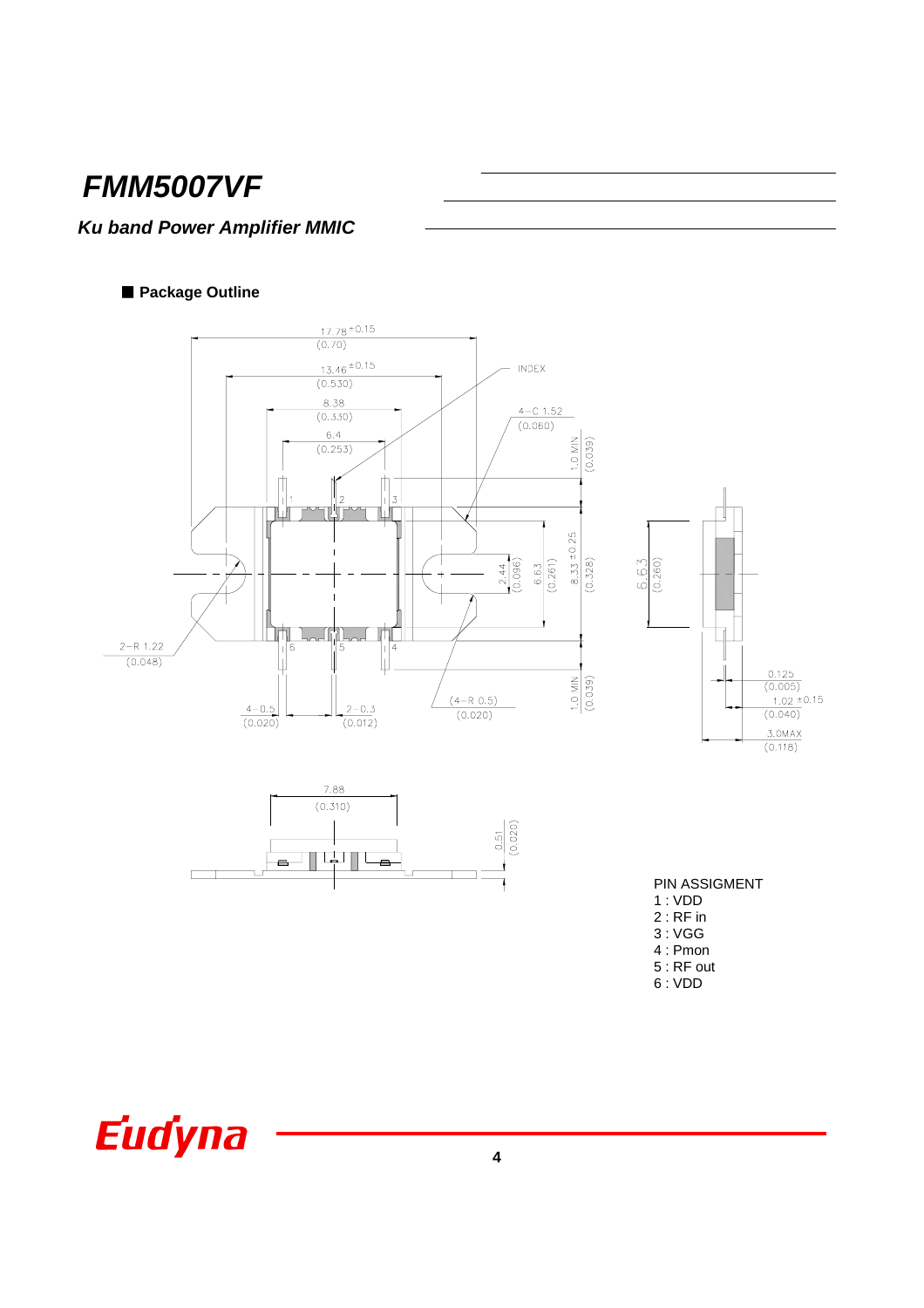*Ku Band Power Amplifier MMIC*

## ■ Mounting Instructions for VF Package

## 1. Screw Mounting

(1) The flange of package may be attached using screws. Torque conditions are shown in table 1.

| Table 1. Recommended and Maximum Torque for Screw Mounting |  |  |  |
|------------------------------------------------------------|--|--|--|
|                                                            |  |  |  |

| Package | Recommended | Recommended         | Maximum Torque          |  |
|---------|-------------|---------------------|-------------------------|--|
|         | screw       | Torque              |                         |  |
| ٧F      | M2.0        | 10 N-cm (0.9 lb-in) | $15$ N-cm $(1.3$ lb-in) |  |

- (2) First, tighten the screws with a torque driver set to 5 N-cm.
- (3) The surface finish of the heat sink should be better than  $0.8 \mu m$ , and the surface flatness must be better than 10  $\mu$ m.
- (4) Silicon based heat sink compounds should not be used for the thermal conductive grease. They cause poor grounding of the source flange, contamination and long term degradation of thermal resistance between the FET package and heat sink.

## 2. Solder Mounting

- (1) Recommended solder are Tin-Lead solder (63Sn/37Pb), Lead-Free solder (Sn-3.0Ag-0.5Cu)\*1 or equivalent.
- (2) For soldering, Tin-Lead solder (63Sn/37Pb) or Lead-Free solder (Sn-3.0Ag-0.5Cu)<sup>\*1</sup> shall be used. (\*1: The figure displays with weight %. A predominantly tin-rich alloy with 3.0% silver and 0.5% copper.)
- (3) Recommended Flux is Rosin type with chlorine content: 0.2% or less and a low halogen content. After soldering, the flux residue should be removed by appropriate cleaning methods.
- (4) The recommended soldering conditions are as follows:

Partial heating method (soldering iron, spot laser/air) Product terminal temperature: 260 deg-C, max. 10 s./terminal or 400 deg-C, max. 3 s./terminal

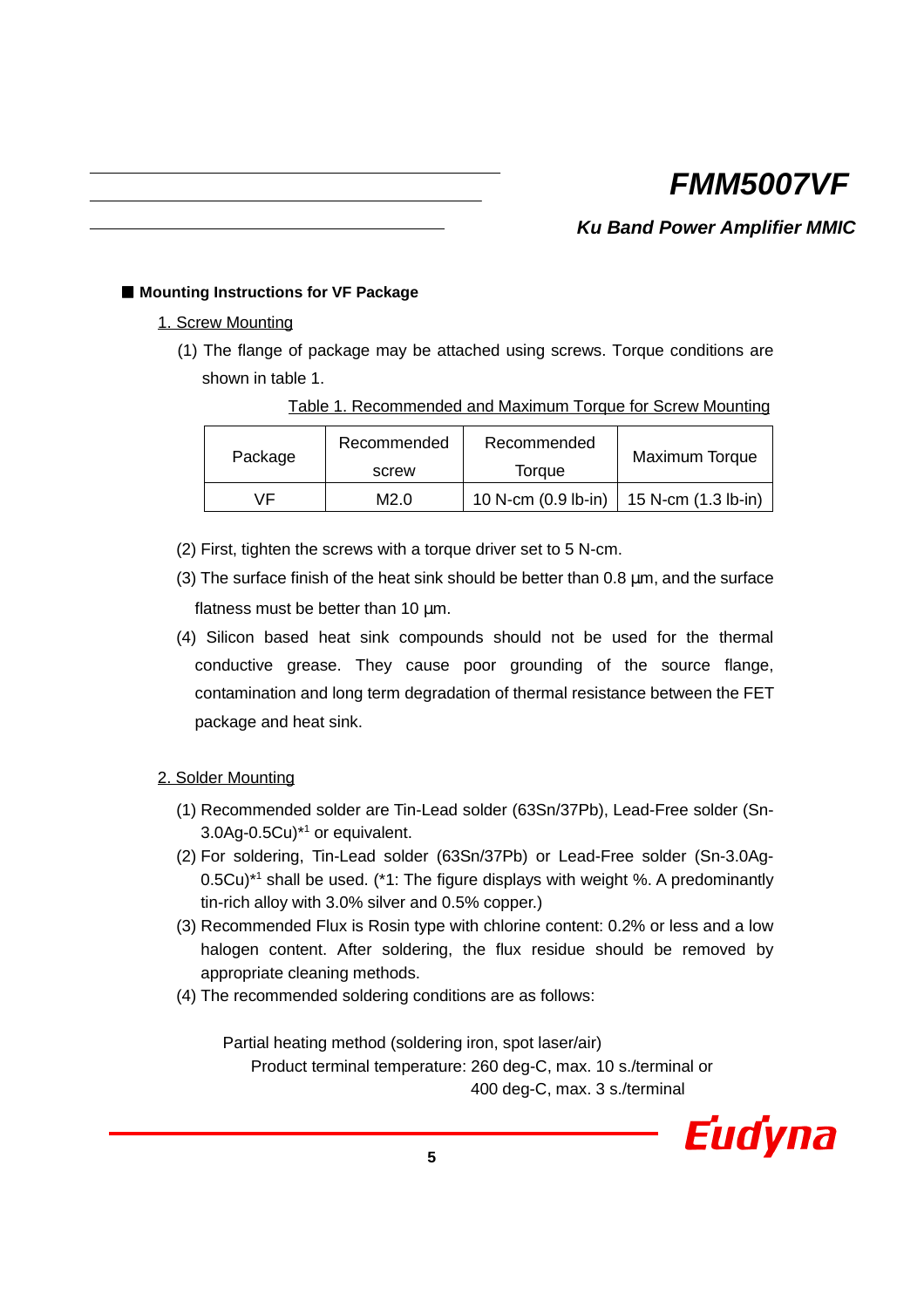# *Ku band Power Amplifier MMIC*

■ Recommended Bias Circuit and Internal Block Diagram



- Note 1: The capacitors are recommended on the bias supply line, close to the package, in order to prevent video oscillations which could damage the module.
- Note 2: Two pins of VDD are internally connected respectively.
- Note 3: The external resistor ( 10Kohm ) on the board is necessary to monitor the output power.